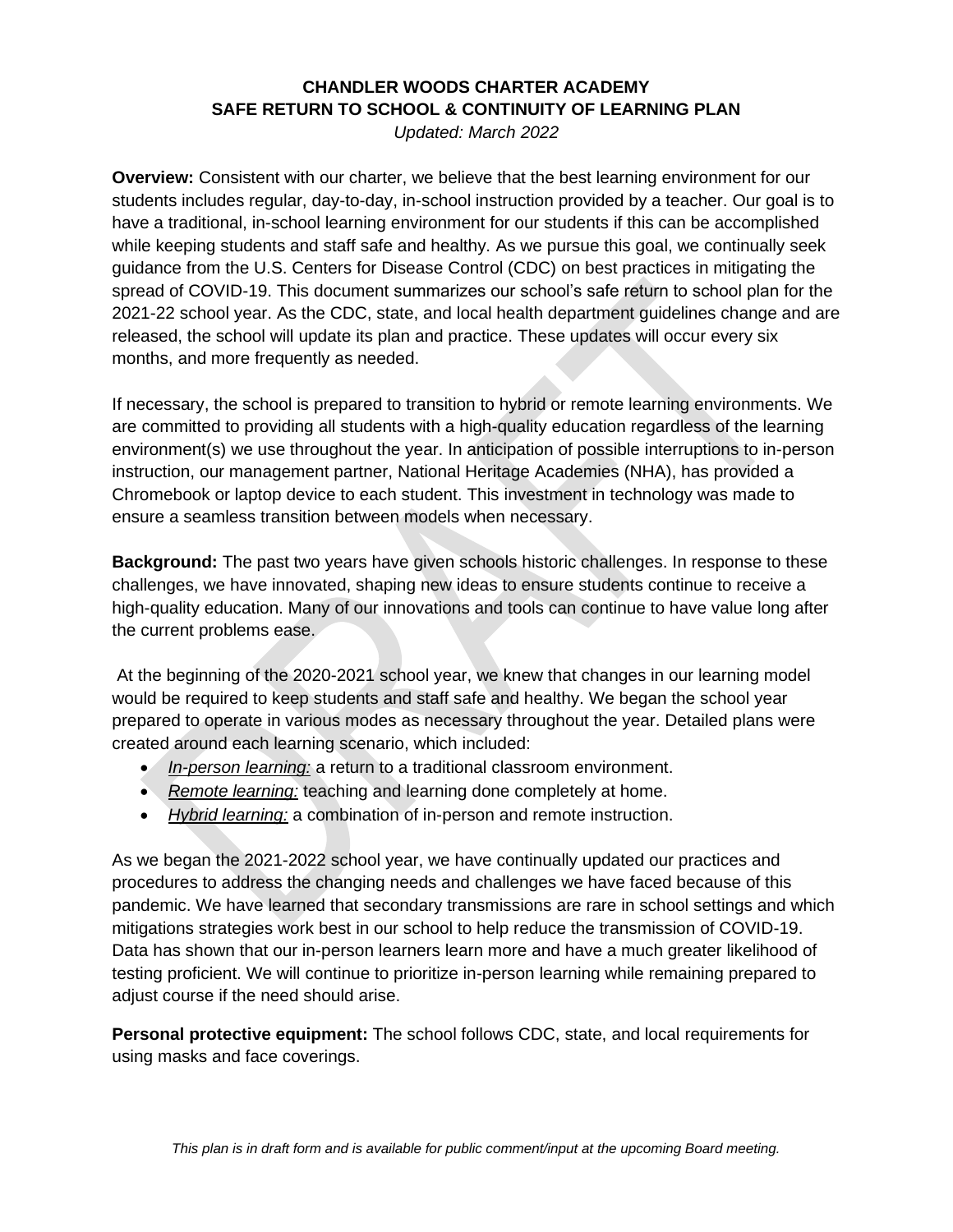Masks are optional for staff, students, and visitors. Persons with exposure to COVID-19 or experiencing symptoms should wear a mask for at least 10 days. The school will support students and staff who choose to continue wearing a mask. Extra masks are available if desired.

**Social/physical distancing:** The school utilizes staggered entrance/exit arrival and dismissal procedures to assist with social distancing.

**Hygiene and cleaning:** We have made several significant changes with our janitorial service partner, Aramark, such as increasing manpower, changes in management structure, improved training, greater accountability, and monthly performance audits. In addition to baseline janitorial services, Aramark also provides additional cleaning services due to COVID-19. These include:

- All high touch point locations light switches, door handles, bathroom faucet handles, and so on – are disinfected and cleaned at least once a day in accordance with the CDC guidance.
- All cleaning materials are EPA-approved for use against COVID-19.
- Aramark provides the school all necessary materials.
	- $\circ$  Aramark is ensuring that each classroom has hand sanitizer, a spray bottle of disinfectant cleaner, paper towels, and instructions on how to properly use the provided materials when additional cleaning/disinfecting is needed in classrooms.
	- $\circ$  Aramark is also ensuring that the school stocks plenty of hand soap to stay ahead of any shortage. Soap, hand sanitizer, and disinfectant cleaner are refilled, as necessary.
- All janitorial staff have been trained on cleaning and disinfecting specifically for COVID-19.
- Facilities Preparedness and Response Plan (attached as Appendix A)
	- $\circ$  Following CDC guidelines, we have created an action plan to be used if there is a suspected or confirmed case of COVID-19 in the school building. This plan includes disinfection and cleaning tasks based on the timeline of when a suspected or confirmed case was last in the school building.
- We store cleaning and disinfection products safely and in compliance with standards.

In addition to the added efforts of our provider of janitorial services, we are all joining in the effort to promote safe hygiene habits. Hand sanitizing stations are available throughout the building.

Desks are disinfected in between classes and all hands-on classroom materials are disinfected between each student group. Each classroom has materials to disinfect commonly shared items such as computers and curricular tools.

**Monitoring student and staff health:** NHA monitors and follows all federal, state, and local requirements as it relates to COVID-19 safety procedures. NHA also, in conjunction with our epidemiologist, reviews federal and state recommendations and follows them as necessary to ensure the safety of our students and staff and to ensure the continuity of in-person learning.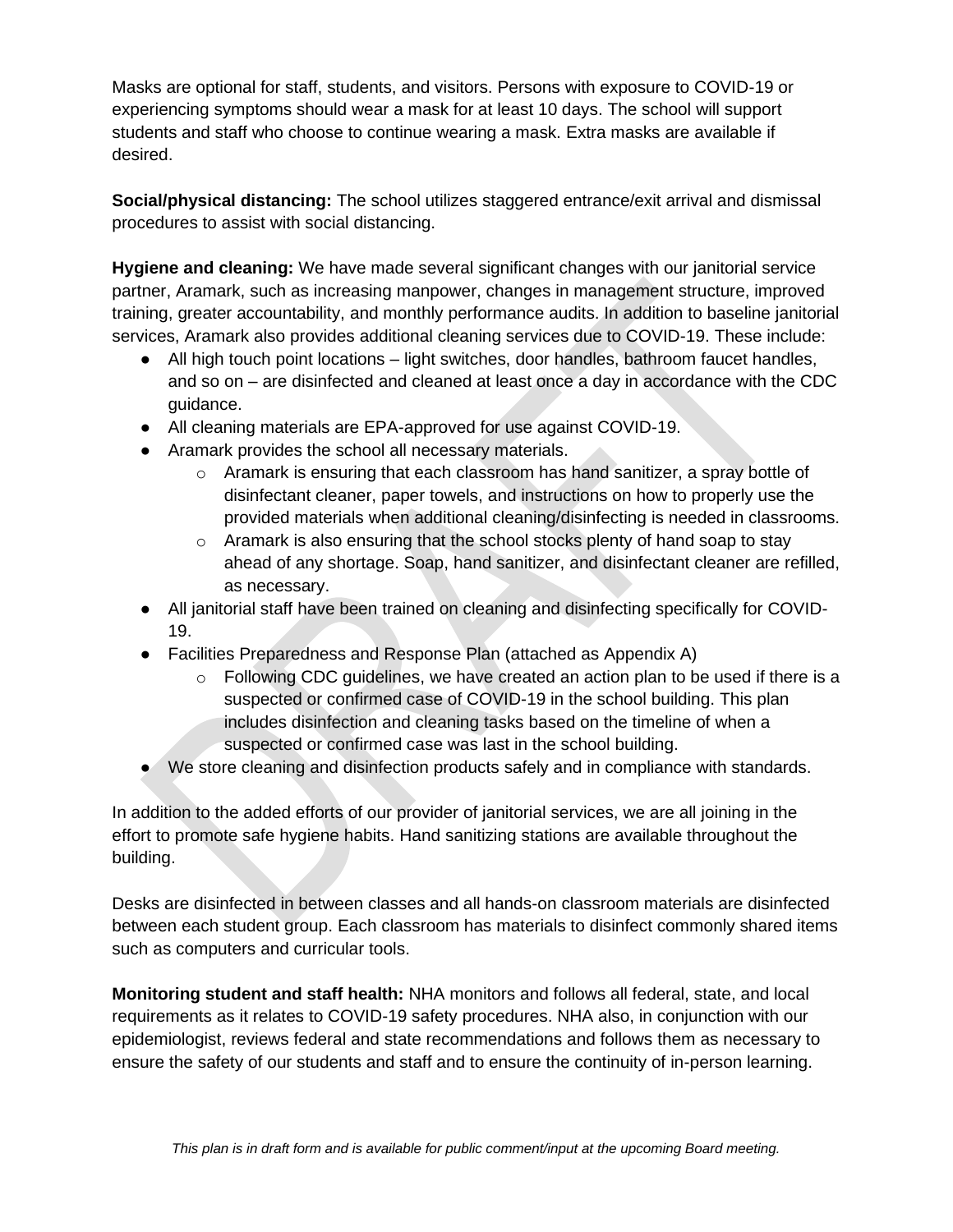If an employee or student shows COVID-19 symptoms, they are sent home or to an identified isolation room until they can be safely picked up.

If there is a confirmed case, the school works with its NHA Business Partner (BP) to report the case to the local health department. If necessary, the BP partners with the NHA Communications team to ensure proper stakeholders are notified timely, while ensuring compliance with employee and student confidentiality and HIPAA requirements. Staff and students with probable or confirmed cases of COVID-19 can return to school after they have complied with current CDC and/or state isolation guidelines.

**Vaccinations:** NHA has provided us up-to-date information and resources on vaccination in our state and county.

**Continuity of Learning for Special Populations:** Students with IEPs or 504s access the same learning opportunities offered to general education students. These learning activities and supports address student needs identified in their IEP/504 to the extent appropriate. To accomplish this, special education providers collaborate with general education teachers to ensure provision of accommodations and modifications (when appropriate) that allow students to access learning opportunities. Individualized accommodations are documented and shared with classroom teachers for each student. English Learning (EL) teachers work with classroom teachers to provide necessary scaffolds to schoolwork to ensure that EL students have access to the core content.

The school complies with the regulations imposed by the state and by the Individuals with Disabilities Education Act (IDEA) ensures that all children with disabilities receive an Individual Educational Program (IEP) designed to address their unique needs. All required components of the IEP are addressed, including a description of the student's present level of academic achievement and functional performance, including disability-related needs, goals and objectives, supplemental aides and services, program services, ancillary services, and extended school year.

All students with disabilities are considered general education students first. Each IEP is designed to assure that eligible students receive a free appropriate public education (FAPE) and specialized instruction delivered by highly qualified special education staff within the least restrictive environment (LRE). Before school opens, we review registration forms to identify students with current IEPs from previous schools attended. We inform parents of their rights, procedures, and responsibilities under special education law. Decisions about an IEP are made by the school's IEP Team. This team has required participants, including general and special education providers and administrators. Parents are also encouraged to join the IEP Team.

As much as appropriate, children who are disabled are educated with children who are nondisabled. Special classes, separate schooling, or other removal of children with disabilities from the regular educational environment occurs only if the nature or severity of the disability is such that satisfactory education in regular classes with supplemental aids and services cannot be achieved.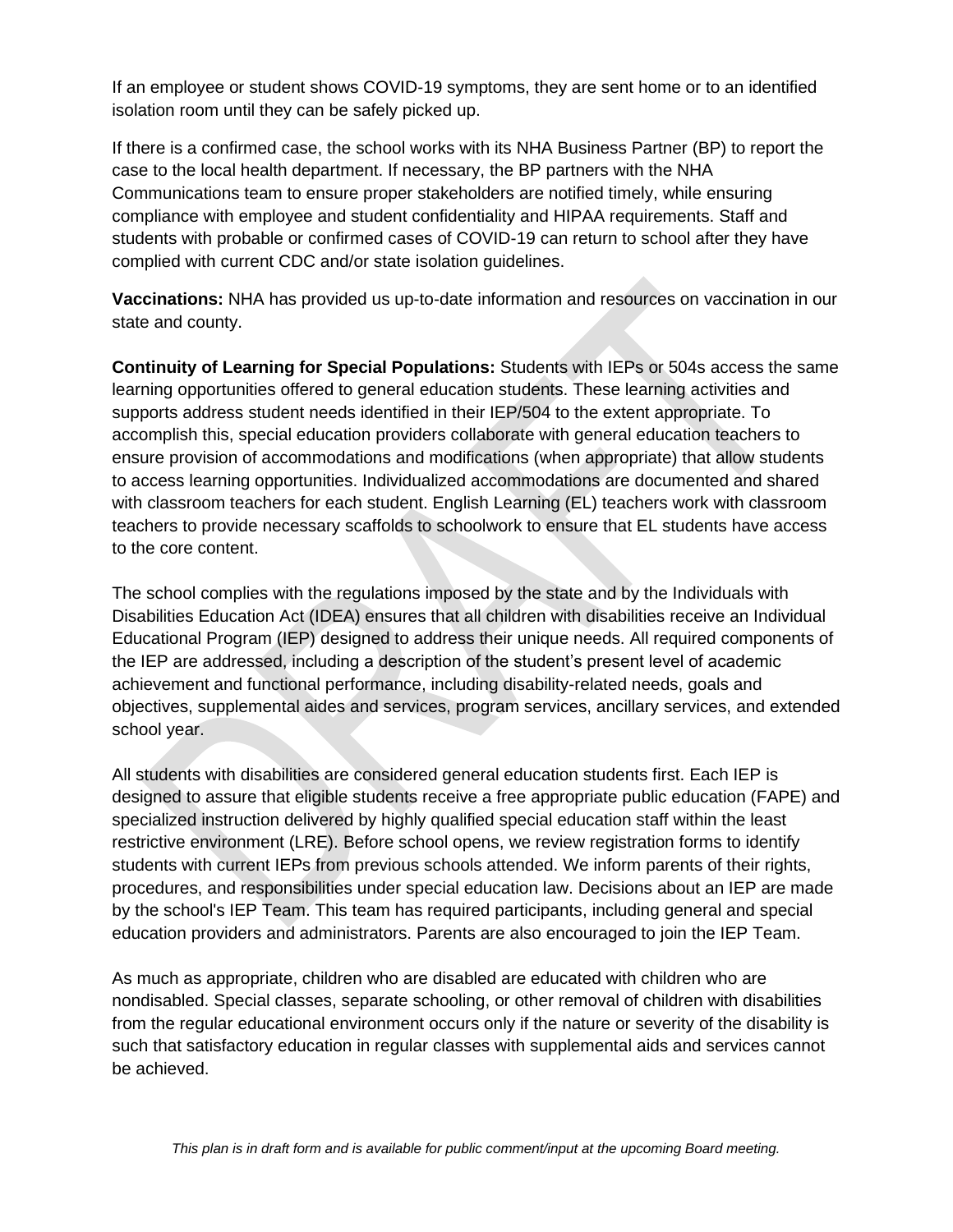To meet LRE requirements, the school ensures that a continuum of placement options is available to students with disabilities, including:

- services provided within the general education classroom;
- pull-out services;
- special classes;
- home instruction;
- instruction in hospitals and institutions; and
- in special circumstances, access to programs and services in settings outside the school.

The Individualized Education Program Team (IEPT) makes decisions about student placement.

**Continuity of food services:** We meet all guidance and procedures set forth by the CDC and by state and local health departments related to food service models and operations for students. We provide staff additional PPE, including gloves, masks, cleaning chemicals, and hand sanitizer. Sneeze guards have been added to all food distribution carts. Cutlery, seasonings, and sauces are placed directly on individual trays. Staff are trained on food safety standards on a regular basis and abide by all safety regulations. Students eat in their classrooms or in the gymnasium/cafeteria with appropriate social distancing.

In the event of a COVID-19 outbreak, we work with school nutrition agencies and local health departments to ensure that we comply with all requirements. We continue serving food when schools are closed when that is allowed and can be done safely. We continue to provide meal service to the extent applicable. We notify parents when food is available via the SchoolMessenger system (which can send emails and texts to each family), school newsletters and updates, and our website as appropriate.

**Mental health, behavioral, and emotional support services and support:** Traumatic

experiences like COVID-19 can impact learning, behavior, and relationships at school. Research clearly indicates that a traumatic experience in childhood can diminish concentration, memory, and the development of language that children need to be successful at school. The COVID-19 pandemic is affecting not just our children's physical health and academic experience, but it is taking a deep emotional toll as well. We believe children's well-being comes first, and that young people like adults, learn best when they are happy, safe, calm, and cared for properly

As educators, we need to do everything in our arsenal to reduce the effects of trauma so that students can learn at an optimal level. Trauma does not discriminate between urban and suburban students as people will perceive threats like COVID-19 in their own way. It is imperative that our organization continues to nurture the hearts and minds of our children and staff and show a thoughtful, innovative

NHA's Leadership Summit, held during the summer, included a general session to discuss steps to become a Trauma Informed School. Leadership teams learned how to prioritize reestablishing connections and safety (both physical and emotional), interventions for Tiers 1, 2, and 3, and teaching social and emotional skills. There were three additional breakout options